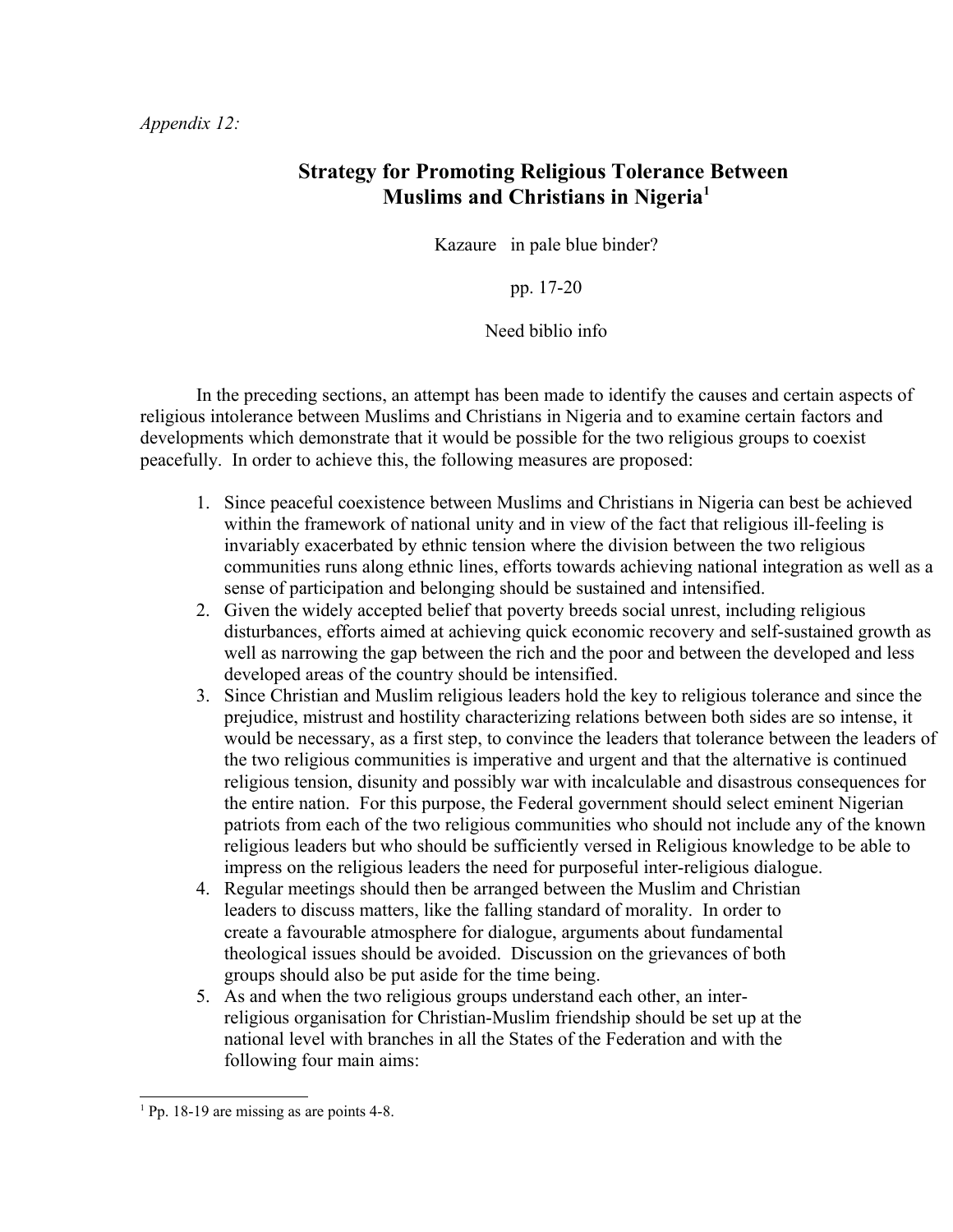- a. Achieve and maintain peace between themselves and their coreligionists since national unity can only be promoted when different religious communities live together in peace and harmony.
- b. Contribute to the efforts towards national integration by using their influence on the masses to maintain unity and peaceful co-existence of all the diverse communities throughout the Federation.
- c. Strengthen the moral aspect of national endeavour by affirming and teaching those virtues which operate for the common good and in obedience to God's word as well as calling attention to and arresting those vices which lead to moral decadence and national disintegration.
- d. Resolve the complaints and grievances of the two religious groups at the local and national level.
- 6. In order to generate popular awareness of the similarities of Islam and Christianity, the proposed organisation should, in collaboration with the news media, especially the FRCN and the NTA, work out mutually acceptable programmes, with appropriate quotations from the Bible and the Qur'an:
	- a. Indicating that both religions belong to the spiritual family of Abraham, that both believe in God and that both reject immoral conduct.
	- b. Focusing the attention of Muslims and Christians on national identification, reminding them that when they go to Mecca or Jerusalem or when they attend international religious meetings, they are referred to not as Saudis or Israelis but as Nigerians.
	- c. Pointing out the danger of foreign countries or organisations exploiting our deep-seated religious sentiments to destabilise Nigeria.
	- d. Reminding Christians and Muslims of the danger of making disparaging remarks against any religions or religious leader.
- 7. Such programmes should be broadcast and published in the main local languages of each state of the Federation so that they may reach all sections of the population, including people living in remote rural areas. All secondary and higher educational institutions should revise their religious knowledge syllabuses to include the contents of the programmes. These measures would be a double-edged sword aimed at promoting inter-religious tolerance between Muslims and Christians as well as good moral conduct and patriotism.
- 8. All Muslim and Christian religious festivals should be jointly celebrated by both Christian and Muslim members of the proposed inter-religious organisation, irrespective of whether a particular festival in question is applicable to their religion or not, highlighting the common denominators in Christian and Islamic faiths. For example, on Christmas Day both Muslim and Christian members of the organisation should make such broadcasts and do the same on the occasion of Eid-el-Fitr. The broadcasts, especially if they are televised, would positively affect Muslim or Christian friendship and feeling of oneness.
	- 9. The usual nation-wide Presidential address on the occasion of all religious festivals should include a statement, with quotations from the Bible and the Qur'an highlighting the moral aspect of national endeavour.